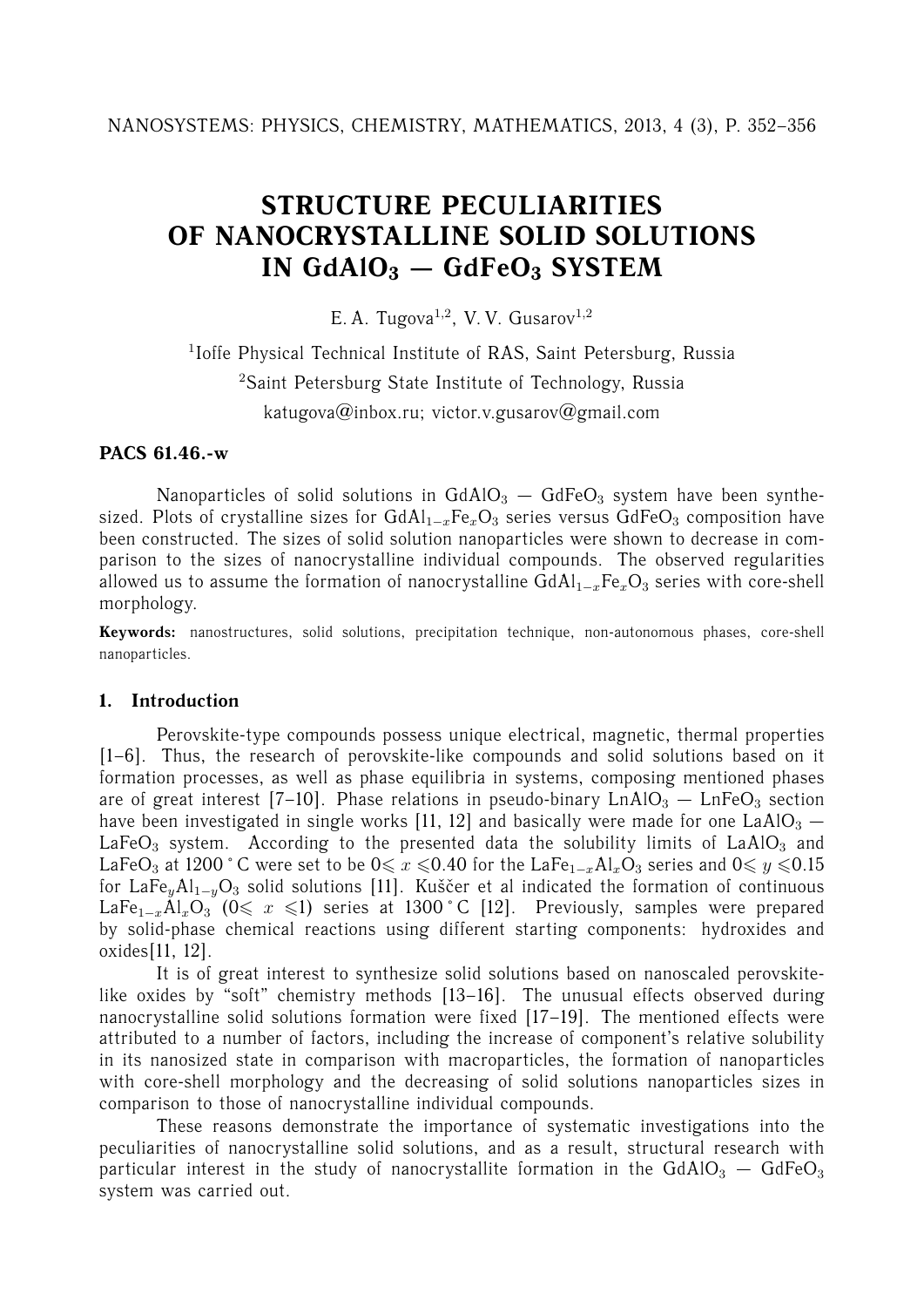# **2. Experimental**

#### **2.1. Synthesis procedure**

 $GdA1_{1-x}Fe_xO_3$  (0  $\leq x \leq 1$ ) series were prepared by precipitation from aqueous solutions of stoichiometric amounts of 1M  $Gd(NO<sub>3</sub>)<sub>3</sub>·5H<sub>2</sub>O$ , Fe $(NO<sub>3</sub>)<sub>3</sub>·9H<sub>2</sub>O$  and  $A/(NO<sub>3</sub>)<sub>3</sub>·9H<sub>2</sub>O$ . Aqueous 10 wt.% NH<sub>4</sub>OH was used as the coagulating medium. To this NH4OH solution aqueous solutions of gadolinium, iron and aluminum nitrates were added in a dropwise manner by adjusting the pH to 8–9. The co-precipitated mixtures were filtered immediately after preparation to remove traces of  $NO<sub>3</sub><sup>-</sup>$  ions and were then dried at room temperature in air. The initial precipitates were subsequently pressed and calcined in air at 600–1300 ˚ C for 3 h.

#### **2.2. Characterization of prepared nanocrystals**

The purity and crystallization of  $GdAl_{1-x}Fe_xO_3$  samples were characterized by powder X-ray diffraction (XRD) using a Shimadzu XRD-7000 with monochromatic CuK $_{\alpha}$  radiation ( $\lambda$ = 154.178 pm).  $\alpha$ -Al<sub>2</sub>O<sub>3</sub> was used as internal standard. Crystallite sizes of the obtained powders were calculated by the X-ray line broadening technique based on Scherer's formula.

#### **3. Results and discussion**

Fig.1 shows the X-ray powder diffraction (XRD) data of the initial mixture corresponding to stoichiometry of  $GdAIO<sub>3</sub>$ , heat treated at  $600 - 1300$  °C for 3 h in air. The results of X-ray analysis of  $GdAIO<sub>3</sub>$  formation presented in Fig. 1 demonstrate the amorphous state of the initial mixture remains until  $1000\degree$ C. Crystallization of the GdAlO<sub>3</sub> phase is fixed at 1000 °C (Fig. 1). The latter is 300 °C higher than the temperature at which nanocrystalline  $GdFeO<sub>3</sub>$  is produced [20]. Thus, the investigation of the formation processes for  $GdA1_{1-x}Fe_xO_3$  (0< x <1) solid solutions in  $GdA1O_3 - GdFeO_3$  system was carried out at 1000-1300 °C. The ratio of components in  $GdAIO_3 - GdFeO_3$  system was varied in 20 mol. % increments.

The mean size of coherent scattering regions of  $GdAIO<sub>3</sub>$  and  $GdFeO<sub>3</sub>$  individual perovskite-like compounds were approximately 60 nm.

The XRD patterns of initial mixtures corresponding to a stoichiometry of  $GdA1_{1-x}Fe_xO_3$  (0 < x < 1) series which were heated at 1100 °C are presented in Fig. 2 as an illustration of the processing stages of target solid solutions research.

Fig. 3. shows the relationship between the mean size of coherent scattering regions and interstitial areas for peak with (111) index determined from X-ray data of the GdAl<sub>1−x</sub>Fe<sub>x</sub>O<sub>3</sub> series under 1000, 1100 and 1300 °C versus GdFeO<sub>3</sub> content.

The obtained data showed that the crystallite size of  $GdAIO<sub>3</sub>$  decreased at concentrations ranging from  $0.2 < x < 0.5$  (Fig. 3), with the highest GdFeO<sub>3</sub> content giving the smallest values of 30—40 nm. These relationships are in agreement with data for interstitial areas (d/n) for the GdAl<sub>1−x</sub>Fe<sub>x</sub>O<sub>3</sub> series, for which the observed deviation of plotted d/n values from linearity were typical for solid solutions. These data can be connected with the formation of  $GdAl_{1-x}Fe_xO_3$  nanoparticles with core-shell structure type which is in agreement with previous literature [18–19].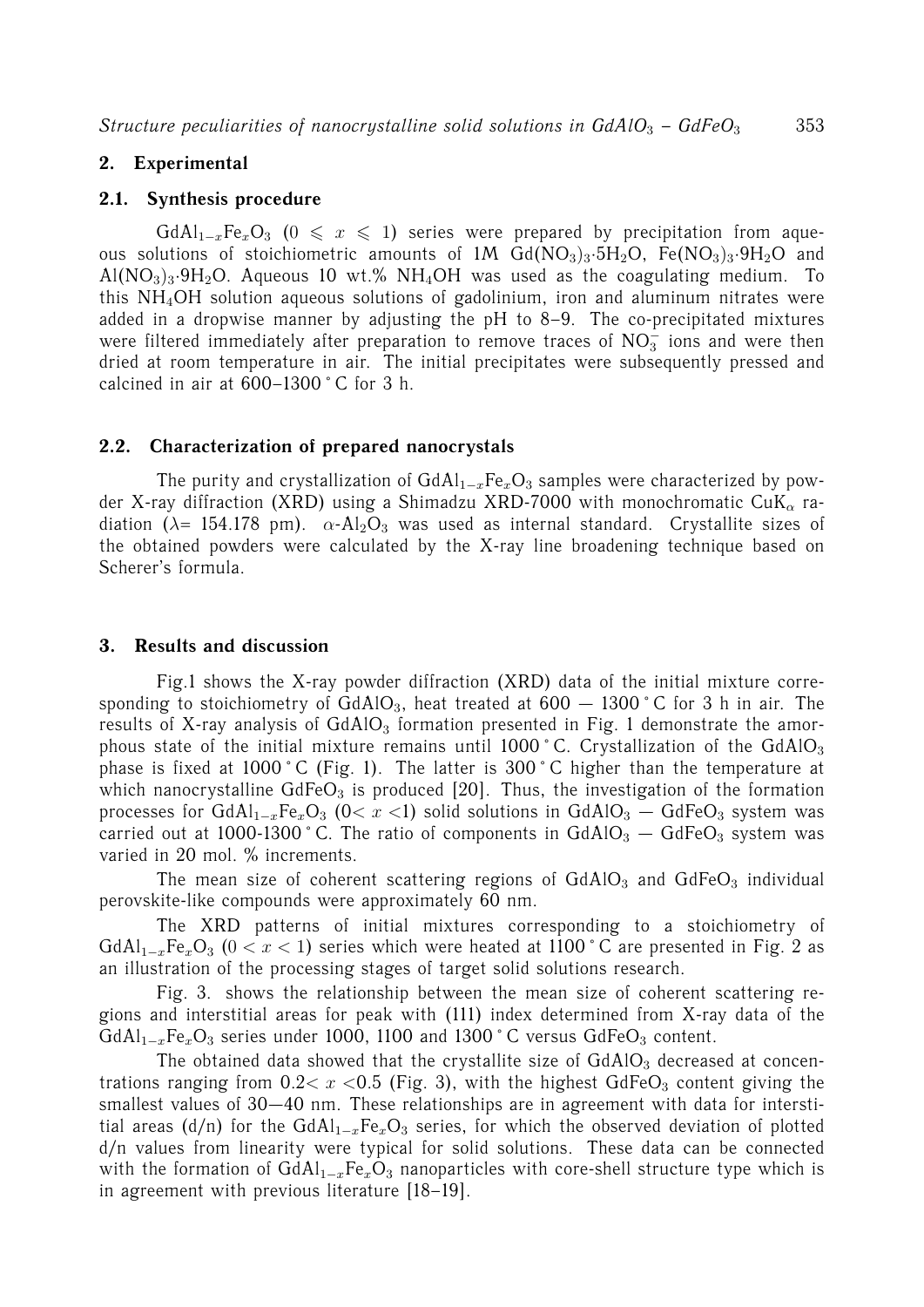

Fig. 1. X-Ray diffraction patterns of initial mixtures corresponding to stoichiometry of GdAlO<sub>3</sub> after sintering in air at °C: 1. 600; 2. 800; 3. 1000; 4. 1100; 5. 1300 ˚ C for 3 h



Fig. 2. X-Ray diffraction patterns, describing processes of  $GdAl_{1-x}Fe_xO_3$ series formation for x: 1) 0; 2) 0.2; 3) 0.4; 4) 0.5; 5) 0.6; 6) 0.8; 7) 1 from initial mixtures heat treated at 1100 ˚ C for 3 h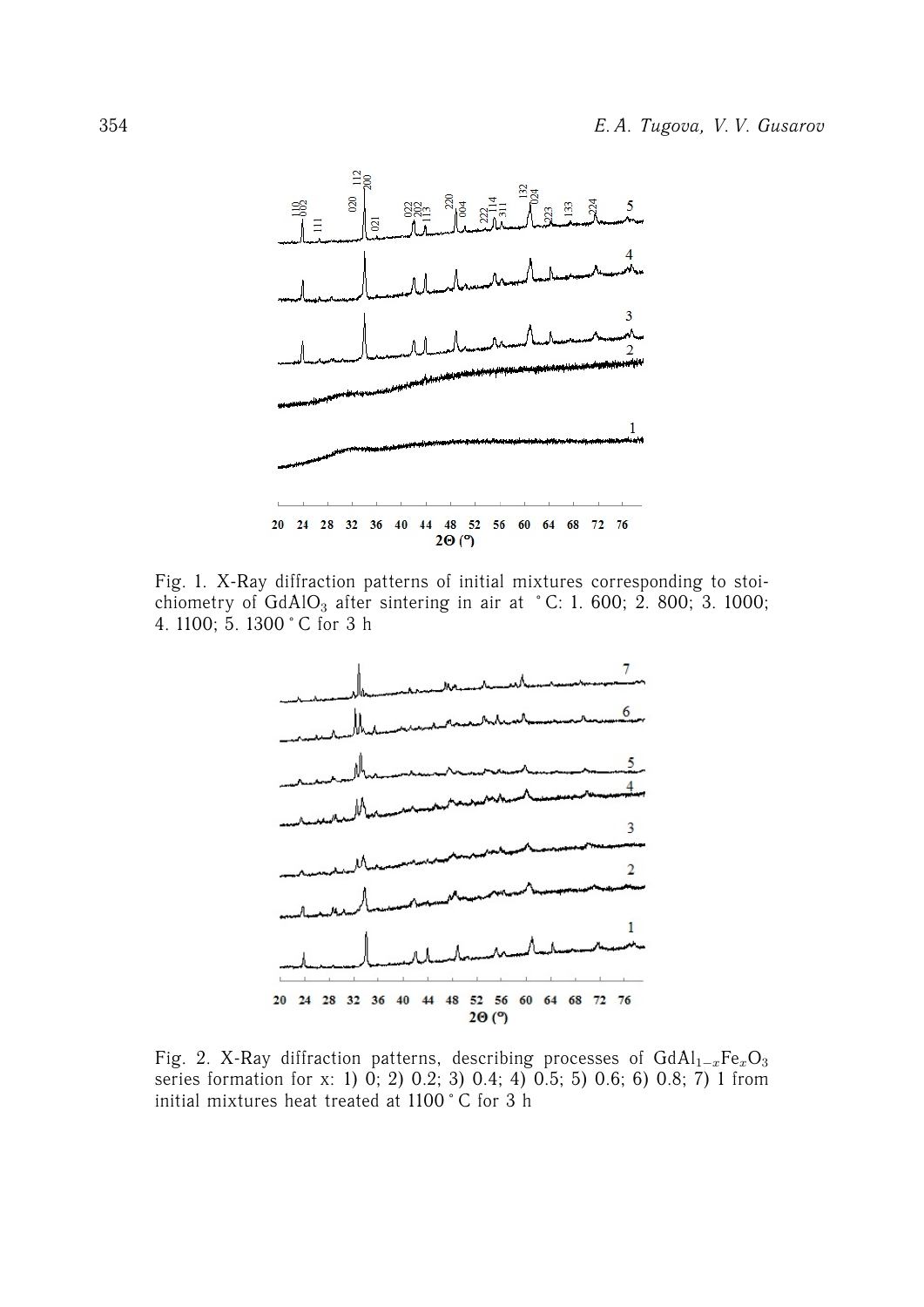

Fig. 3. a) The mean size of coherent scattering regions (D) and b) d/n for  $GdAl_{1-x}Fe_xO_3$  series as a function of  $GdFeO_3$  content (x)

# **4. Conclusion**

These results showed that the formation of  $GdAl_{1-x}Fe_xO_3$  continuous series in the GdAlO<sub>3</sub>—GdFeO<sub>3</sub> system were observed at 1100-1300 °C. GdAl<sub>1−x</sub>Fe<sub>x</sub>O<sub>3</sub> nanoparticles ranging from 30–40 nm size were obviously attributed to the core-shell morphology.

# **Acknowledgments**

This work was financially supported by the Russian Foundation for Basic Research, project No ¯ 13-03-00888.

# **References**

- [1] Stølen S., Grønvold F., Brinks H. Heat capacity and thermodynamic properties of LaFeO<sub>3</sub> and LaCoO<sub>3</sub> from T = 13 K to T=1000 K, *J. Chem. Thermodynamics*, **30**, P. 365–377 (1998).
- [2] Zhang Yu., Yang J., Xu J., Gao Q., Hong Zh. Controllable synthesis of hexagonal and orthorhombic YFeO<sup>3</sup> and their visible-light photocatalytic activities. *Materials Letters*, **81**, P. 1–4 (2012).
- [3] Zong Ya., Fujita K., Akamatsu H., Murai Sh., Katsuhisa Tanaka K. Antiferromagnetism of perovskite EuZrO3. *Journal of Solid State Chemistry*, **183**, P. 168–172 (2010).
- [4] Goto T., Kimura T., Lawes G., Ramirez A.P., Tokura Y. Ferroelectricity and giant magnetocapacitance in perovskite rare-earth manganites. *Physical review letters*, **92**, P. 257201 (2004).